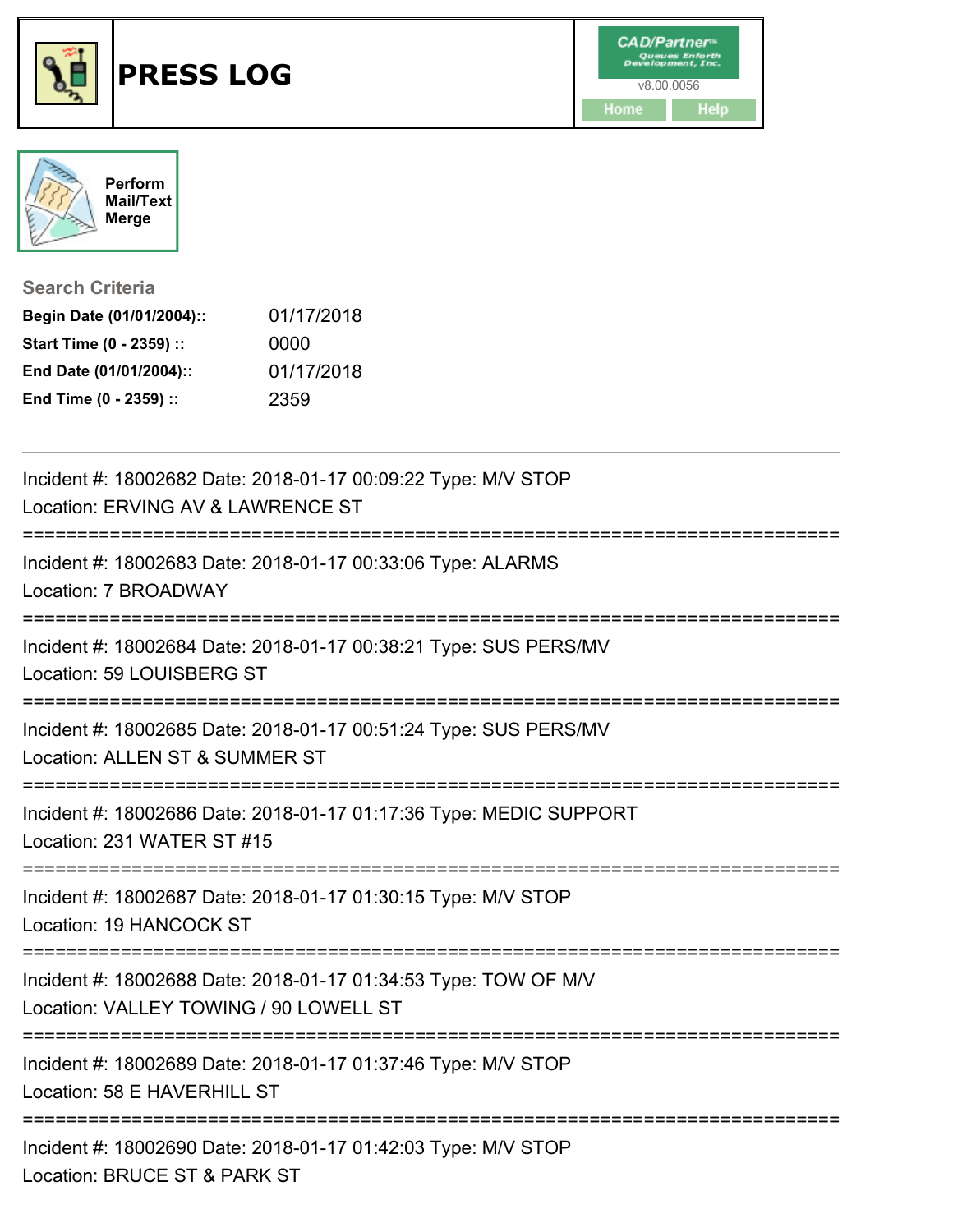| Incident #: 18002691 Date: 2018-01-17 02:04:24 Type: M/V STOP<br>Location: S UNION ST & WINTHROP AV<br>---------------------       |
|------------------------------------------------------------------------------------------------------------------------------------|
| Incident #: 18002692 Date: 2018-01-17 02:24:43 Type: M/V STOP<br>Location: HAVERHILL ST & WEST ST                                  |
| Incident #: 18002694 Date: 2018-01-17 02:26:51 Type: 209A/VIOLATION<br>Location: 243 FERRY ST #1B                                  |
| Incident #: 18002693 Date: 2018-01-17 02:27:19 Type: M/V STOP<br><b>Location: ARLINGTON ST</b>                                     |
| Incident #: 18002695 Date: 2018-01-17 02:35:07 Type: MEDIC SUPPORT<br>Location: 109 PROSPECT ST                                    |
| Incident #: 18002696 Date: 2018-01-17 02:41:54 Type: TOW OF M/V<br>Location: SHEEHANS TOWING / 90 LOWELL ST                        |
| Incident #: 18002697 Date: 2018-01-17 02:51:02 Type: M/V STOP<br>Location: BROADWAY & COMMON ST                                    |
| Incident #: 18002698 Date: 2018-01-17 03:35:47 Type: M/V STOP<br>Location: PARKER ST & SPRINGFIELD ST                              |
| Incident #: 18002699 Date: 2018-01-17 03:37:36 Type: TOW OF M/V<br>Location: COADY'S TOWING SERVICE / 90 LOWELL ST                 |
| ---------------------------<br>Incident #: 18002700 Date: 2018-01-17 04:51:19 Type: STOL/MV/PAS<br>Location: 11 HIGHLAWN AV #2     |
| Incident #: 18002701 Date: 2018-01-17 04:55:58 Type: VIO CITY ORD<br>Location: 202 CARLETON ST                                     |
| ------------------------------<br>Incident #: 18002702 Date: 2018-01-17 05:07:24 Type: M/V STOP<br>Location: ESSEX ST & JACKSON ST |
| Incident #: 18002703 Date: 2018-01-17 05:19:24 Type: MV/BLOCKING<br>Location: 807 ESSEX ST                                         |
| Incident #: 18002704 Date: 2018-01-17 05:20:57 Type: VIO CITY ORD<br>Location: 51 STEARNS AV                                       |

===========================================================================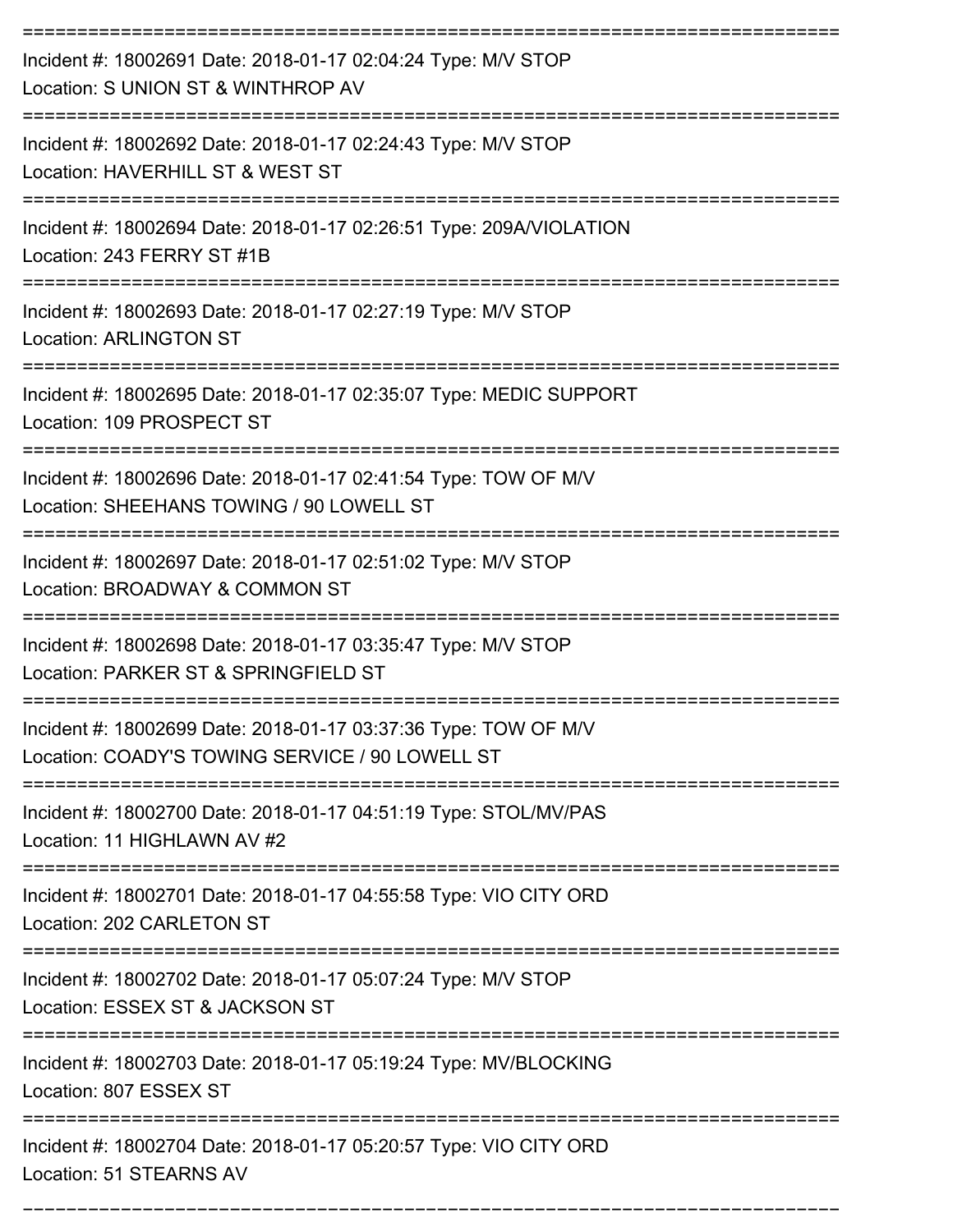| Incident #: 18002705 Date: 2018-01-17 05:42:14 Type: SUS PERS/MV<br>Location: 18 SPRINGFIELD ST                                               |
|-----------------------------------------------------------------------------------------------------------------------------------------------|
| Incident #: 18002706 Date: 2018-01-17 05:44:57 Type: SUS PERS/MV<br>Location: LAWRENCE ST & PARK ST<br>====================================== |
| Incident #: 18002707 Date: 2018-01-17 06:00:36 Type: ALARM/BURG<br>Location: LEAPS / 96 E HAVERHILL ST                                        |
| Incident #: 18002708 Date: 2018-01-17 06:14:36 Type: ALARM/BURG<br>Location: FLACO SERVICES / 269 JACKSON ST                                  |
| Incident #: 18002709 Date: 2018-01-17 06:19:11 Type: SPECIAL CHECK<br>Location: 157 MAY ST                                                    |
| Incident #: 18002710 Date: 2018-01-17 06:41:34 Type: HIT & RUN M/V<br>Location: 145 SARATOGA ST<br>---------------------------------          |
| Incident #: 18002711 Date: 2018-01-17 06:49:42 Type: DOMESTIC/PROG<br>Location: 20 DAISY ST #2                                                |
| Incident #: 18002712 Date: 2018-01-17 07:03:16 Type: AUTO ACC/UNK PI<br>Location: AVON ST & JACKSON ST                                        |
| Incident #: 18002713 Date: 2018-01-17 07:45:09 Type: CK WELL BEING<br><b>Location: MAY ST</b>                                                 |
| Incident #: 18002714 Date: 2018-01-17 08:07:04 Type: M/V STOP<br>Location: NEWTON ST & SALEM ST                                               |
| Incident #: 18002715 Date: 2018-01-17 08:17:56 Type: M/V STOP<br>Location: 89 E HAVERHILL ST                                                  |
| Incident #: 18002716 Date: 2018-01-17 08:28:38 Type: M/V STOP<br>Location: GROTON ST & S BROADWAY                                             |
| Incident #: 18002717 Date: 2018-01-17 09:06:14 Type: MEDIC SUPPORT<br>Location: 86 S BROADWAY FL 2                                            |
| Incident #: 18002718 Date: 2018-01-17 09:11:45 Type: NOTIFICATION<br>Location: 22 LORING ST                                                   |
|                                                                                                                                               |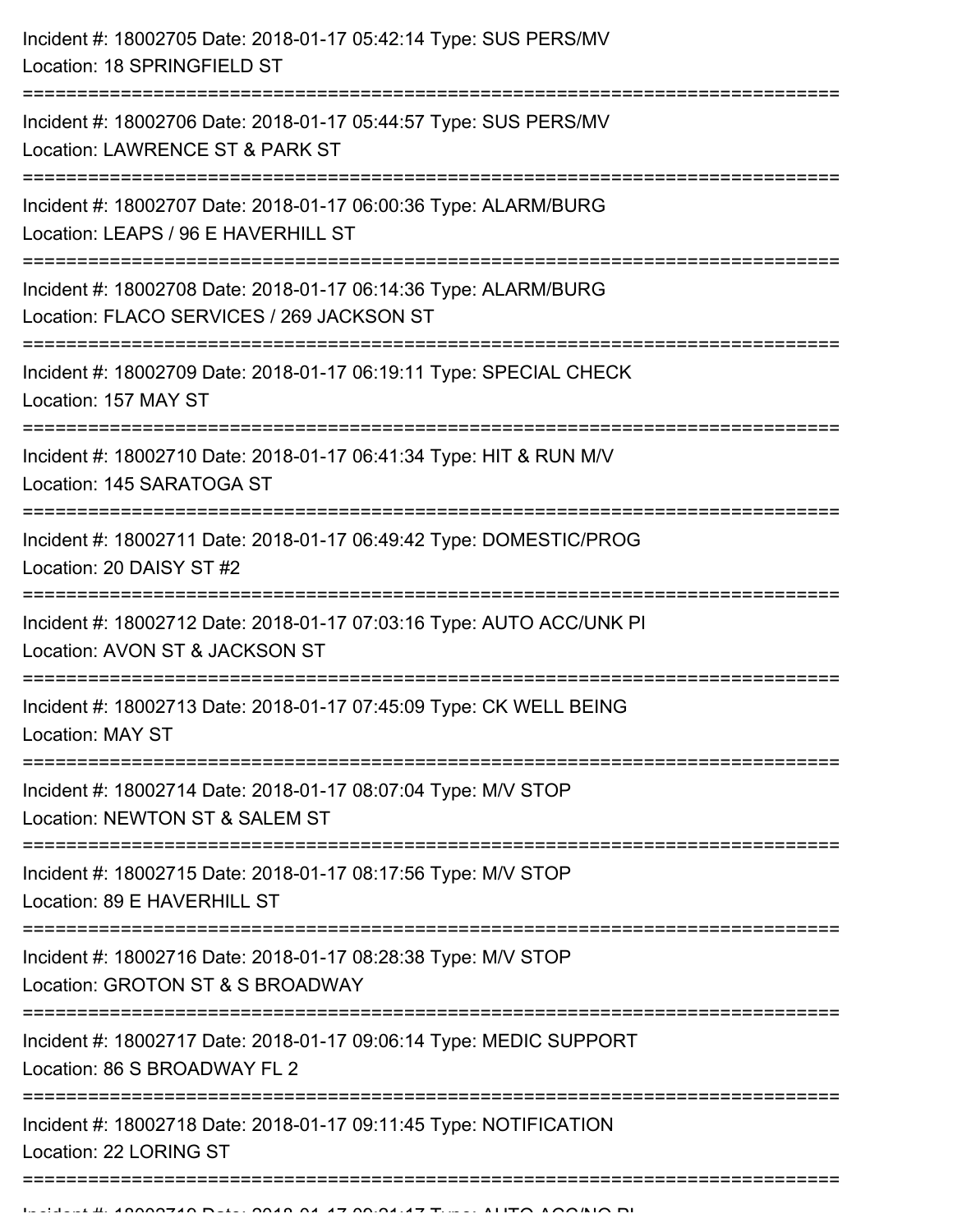| Location: 302 MARKET ST                                                                                                        |
|--------------------------------------------------------------------------------------------------------------------------------|
| Incident #: 18002720 Date: 2018-01-17 09:28:06 Type: AUTO ACC/UNK PI<br>Location: 300 MARKET ST                                |
| Incident #: 18002721 Date: 2018-01-17 09:46:31 Type: M/V STOP<br>Location: 300 BROADWAY                                        |
| Incident #: 18002722 Date: 2018-01-17 09:57:38 Type: M/V STOP<br>Location: 60 SALEM ST                                         |
| Incident #: 18002723 Date: 2018-01-17 10:02:31 Type: PARK & WALK<br>Location: BRADFORD ST & BROADWAY                           |
| Incident #: 18002724 Date: 2018-01-17 10:03:07 Type: INVESTIGATION<br>Location: 67 WOODLAND ST                                 |
| Incident #: 18002725 Date: 2018-01-17 10:07:12 Type: M/V STOP<br>Location: BEACON ST & MT VERNON ST<br>.---------------------- |
| Incident #: 18002726 Date: 2018-01-17 10:07:36 Type: INVESTIGATION<br>Location: 22 WOODLAND ST                                 |
| Incident #: 18002727 Date: 2018-01-17 10:08:44 Type: PARK & WALK<br>Location: BRADFORD ST & BROADWAY                           |
| Incident #: 18002728 Date: 2018-01-17 10:10:36 Type: KEEP PEACE<br>Location: 44 AMES ST                                        |
| Incident #: 18002729 Date: 2018-01-17 10:11:18 Type: M/V STOP<br>Location: 83 SALEM ST                                         |
| Incident #: 18002730 Date: 2018-01-17 10:11:47 Type: AUTO ACC/NO PI<br>Location: MARKET ST & OSGOOD ST                         |
| Incident #: 18002731 Date: 2018-01-17 10:13:56 Type: AUTO ACC/UNK PI<br>Location: 61 EVERETT ST                                |
| Incident #: 18002732 Date: 2018-01-17 10:43:41 Type: DOMESTIC/PROG<br>Location: 72 MELVIN ST #13 FL 12                         |
| Incident #: 18002733 Date: 2018-01-17 10:50:17 Type: M/V STOP                                                                  |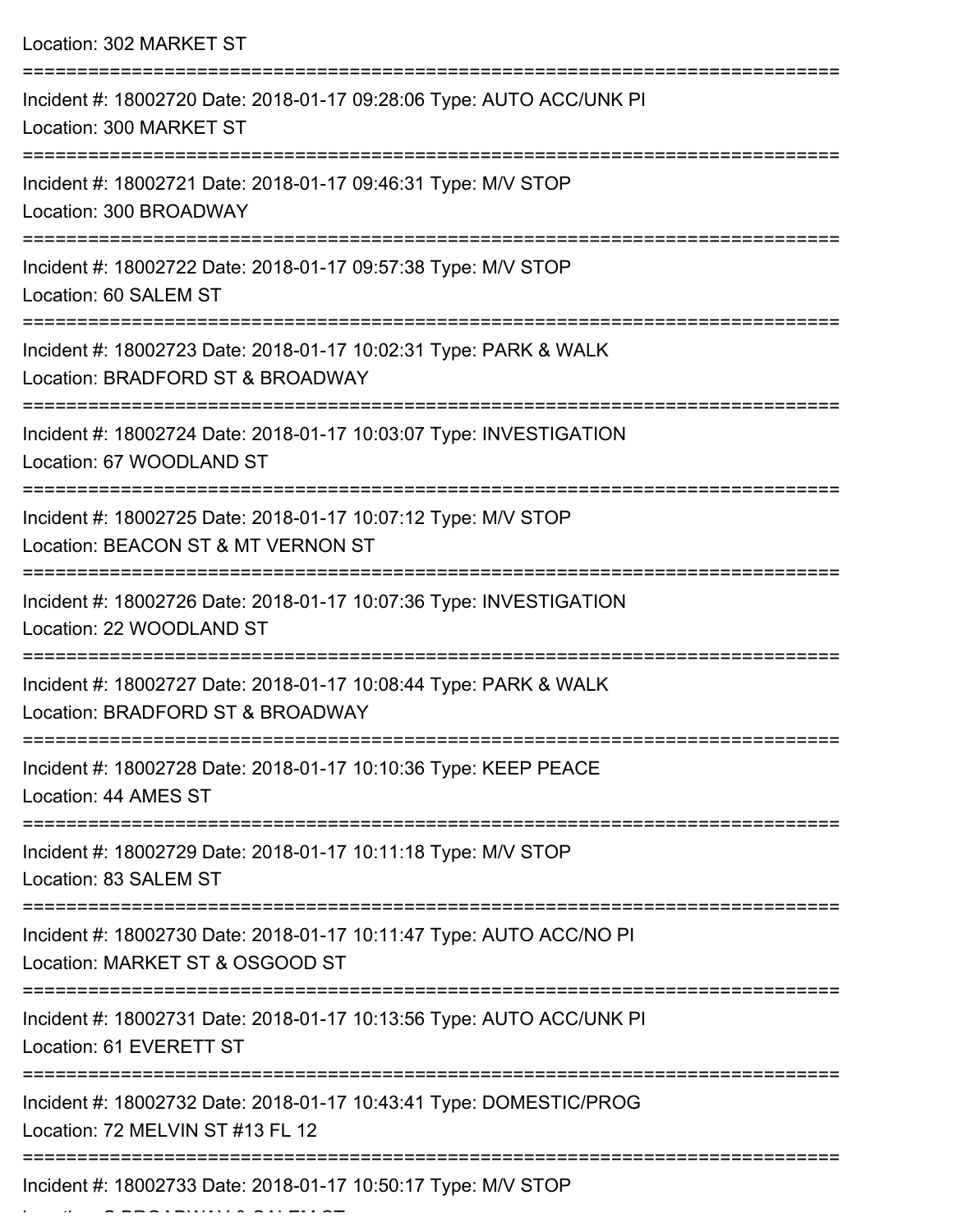| Incident #: 18002734 Date: 2018-01-17 11:00:56 Type: PARK & WALK<br>Location: BRADFORD ST & BROADWAY         |
|--------------------------------------------------------------------------------------------------------------|
| Incident #: 18002735 Date: 2018-01-17 11:04:24 Type: INVESTIGATION<br>Location: 175 E HAVERHILL ST           |
| Incident #: 18002736 Date: 2018-01-17 11:10:54 Type: ANIMAL COMPL<br>Location: 38A OREGON AV                 |
| Incident #: 18002737 Date: 2018-01-17 11:23:17 Type: 209A/SERVE<br>Location: 379 LOWELL ST                   |
| Incident #: 18002738 Date: 2018-01-17 11:28:54 Type: M/V STOP<br>Location: CENTRAL BRIDGE / 0 MERRIMACK ST   |
| Incident #: 18002739 Date: 2018-01-17 11:30:19 Type: 209A/SERVE<br>Location: 208 OLIVE AV                    |
| Incident #: 18002740 Date: 2018-01-17 11:35:09 Type: COURT DOC SERVE<br>Location: 37 WARWICK ST              |
| Incident #: 18002741 Date: 2018-01-17 11:41:19 Type: 209A/SERVE<br>Location: 13 BEDFORD ST                   |
| Incident #: 18002743 Date: 2018-01-17 11:52:35 Type: LARCENY/PROG<br>Location: CVS PHARMACY / 205 S BROADWAY |
| Incident #: 18002742 Date: 2018-01-17 11:56:30 Type: NEIGHBOR PROB<br>Location: 280 BROADWAY #5 FL TOP       |
| Incident #: 18002744 Date: 2018-01-17 12:02:51 Type: MISSING PERS<br>Location: 40 TEWKSBURY ST               |
| Incident #: 18002745 Date: 2018-01-17 12:05:21 Type: MISSING PERS<br>Location: 131 S UNION ST #2             |
| Incident #: 18002746 Date: 2018-01-17 12:15:06 Type: AUTO ACC/PED<br>Location: EL PILON / 262 HAMPSHIRE ST   |
| Incident #: 18002747 Date: 2018-01-17 12:33:59 Type: INVESTIGATION                                           |

Location: 136 NEWBURY ST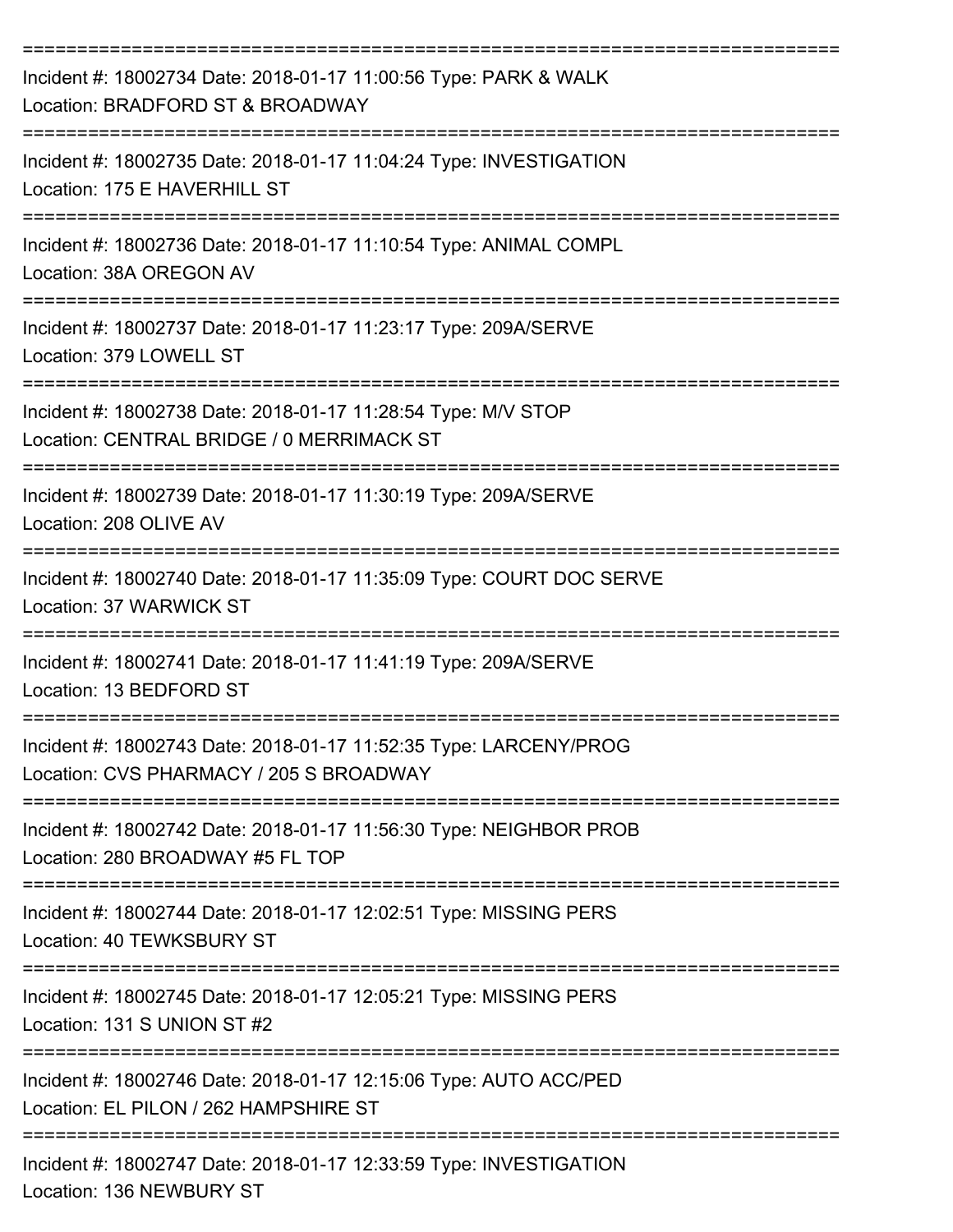| Incident #: 18002748 Date: 2018-01-17 12:37:21 Type: AUTO ACC/NO PI<br>Location: 354 MERRIMACK ST   |
|-----------------------------------------------------------------------------------------------------|
| Incident #: 18002749 Date: 2018-01-17 12:42:13 Type: 209A/SERVE<br>Location: 25 S BOWDOIN           |
| Incident #: 18002750 Date: 2018-01-17 12:43:20 Type: NOTIFICATION<br>Location: 671 ESSEX ST #4-21   |
| Incident #: 18002751 Date: 2018-01-17 12:44:07 Type: DISTURBANCE<br>Location: 61 BRADORD ST #5      |
| Incident #: 18002752 Date: 2018-01-17 12:46:34 Type: FIGHT<br>Location: 8 BRADFORD ST               |
| Incident #: 18002753 Date: 2018-01-17 13:18:57 Type: UNATENEDCHILD<br>Location: 247 BAILEY ST       |
| Incident #: 18002754 Date: 2018-01-17 13:31:35 Type: SHOPLIFTING<br>Location: 73 WINTHROP AV        |
| Incident #: 18002755 Date: 2018-01-17 13:41:19 Type: 209A/SERVE<br>Location: 123 OSGOOD ST          |
| Incident #: 18002756 Date: 2018-01-17 13:43:28 Type: MEDIC SUPPORT<br>Location: 11 DAISY ST #D FL 3 |
| Incident #: 18002757 Date: 2018-01-17 13:47:23 Type: SOCIAL SERV<br>Location: 0 BROADWAY            |
| Incident #: 18002758 Date: 2018-01-17 13:50:46 Type: INVESTIGATION<br>Location: 63 WARWICK ST       |
| Incident #: 18002759 Date: 2018-01-17 13:58:06 Type: AUTO ACC/NO PI<br>Location: 33 MYRTLE ST       |
| Incident #: 18002760 Date: 2018-01-17 14:01:10 Type: INVEST CONT<br>Location: 22 KENDALL ST         |
| Incident #: 18002761 Date: 2018-01-17 14:05:20 Type: TOW OF M/V<br>Location: 51 ESSEX ST            |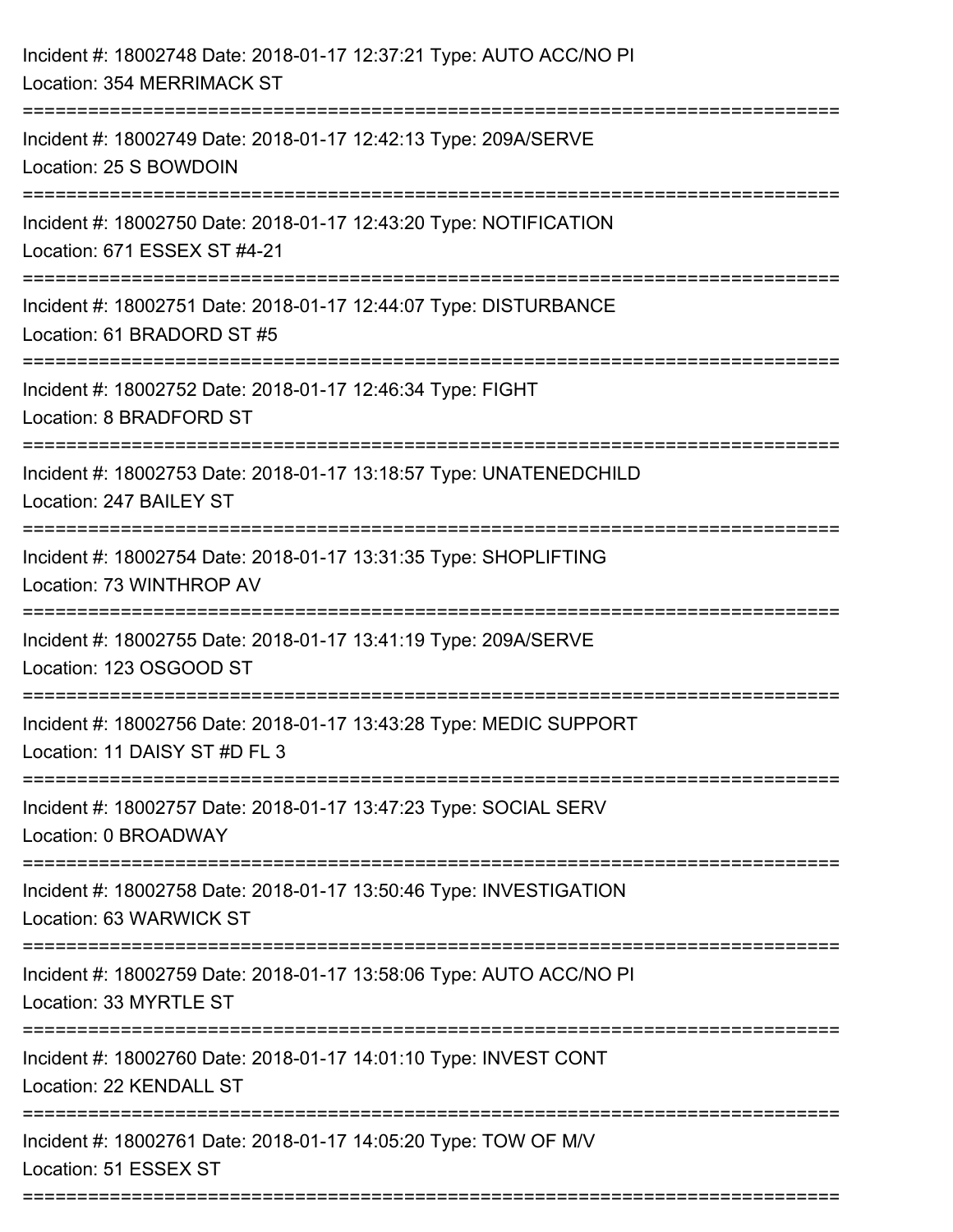| Incident #: 18002763 Date: 2018-01-17 14:06:13 Type: M/V STOP<br>Location: LEBANON ST & WHITE ST                            |
|-----------------------------------------------------------------------------------------------------------------------------|
| Incident #: 18002765 Date: 2018-01-17 14:07:02 Type: STOLEN PROP<br>Location: 428 RIVERSIDE DR                              |
| Incident #: 18002764 Date: 2018-01-17 14:11:18 Type: M/V STOP<br>Location: LAWRENCE ST & LOWELL ST                          |
| Incident #: 18002766 Date: 2018-01-17 14:20:59 Type: M/V STOP<br>Location: 257 ESSEX ST                                     |
| Incident #: 18002767 Date: 2018-01-17 14:24:03 Type: M/V STOP<br><b>Location: 11 LAWRENCE ST</b>                            |
| Incident #: 18002768 Date: 2018-01-17 14:26:47 Type: M/V STOP<br>Location: 104 COMMON ST<br>:============================== |
| Incident #: 18002769 Date: 2018-01-17 14:30:39 Type: M/V STOP<br>Location: 40 SALEM ST                                      |
| Incident #: 18002770 Date: 2018-01-17 14:32:11 Type: LOST PROPERTY<br><b>Location: NEWBURY ST</b>                           |
| Incident #: 18002771 Date: 2018-01-17 14:41:43 Type: INVEST CONT<br>Location: 104 JACKSON ST                                |
| Incident #: 18002772 Date: 2018-01-17 14:42:58 Type: SUS PERS/MV<br>Location: KATHLEEN TER & MT VERNON ST                   |
| Incident #: 18002773 Date: 2018-01-17 14:45:23 Type: M/V STOP<br>Location: LORING ST & SALEM ST                             |
| Incident #: 18002774 Date: 2018-01-17 14:52:16 Type: M/V STOP<br>Location: MELROSE ST & WATER ST                            |
| Incident #: 18002775 Date: 2018-01-17 14:56:32 Type: MISSING PERS<br>Location: 25 MARSTON ST #106 FL 1                      |
| Incident #: 18002776 Date: 2018-01-17 15:00:17 Type: M/V STOP<br>Location: 132 PARKER ST                                    |
|                                                                                                                             |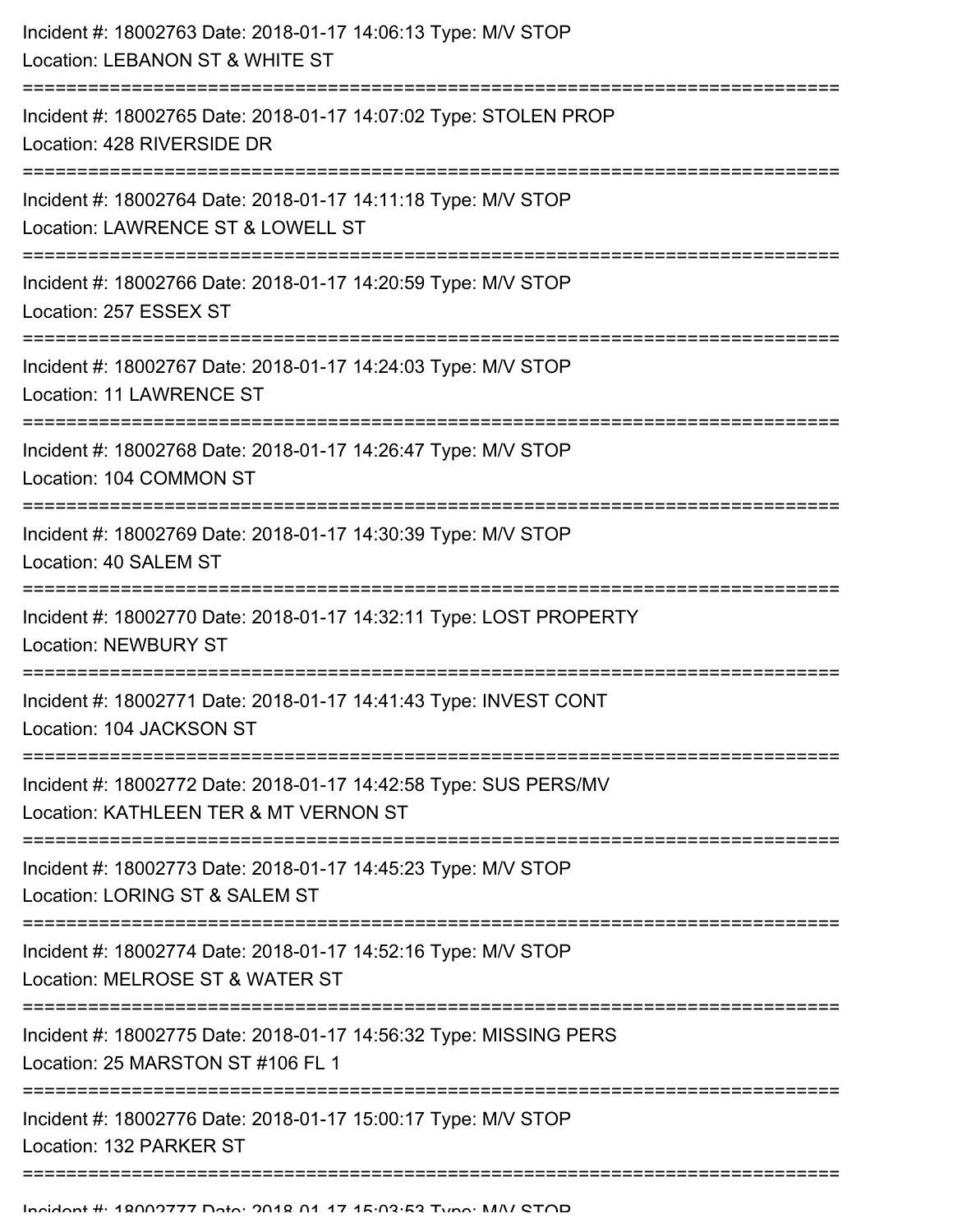Location: BROADWAY & LOWELL ST

| Incident #: 18002778 Date: 2018-01-17 15:06:22 Type: M/V STOP<br>Location: BROADWAY & VALLEY                |
|-------------------------------------------------------------------------------------------------------------|
| Incident #: 18002780 Date: 2018-01-17 15:09:01 Type: M/V STOP<br>Location: 205 BROADWAY                     |
| Incident #: 18002779 Date: 2018-01-17 15:09:21 Type: INVESTIGATION<br>Location: 90 LOWELL ST                |
| Incident #: 18002781 Date: 2018-01-17 15:10:39 Type: M/V STOP<br>Location: PHILLIPS ST & SALEM ST           |
| Incident #: 18002782 Date: 2018-01-17 15:12:43 Type: M/V STOP<br>Location: 232 COMMON ST                    |
| Incident #: 18002784 Date: 2018-01-17 15:17:04 Type: LOST PROPERTY<br>Location: CLADDAGH PUB / 399 CANAL ST |
| Incident #: 18002783 Date: 2018-01-17 15:22:01 Type: MAN DOWN<br>Location: 621 COMMON ST                    |
| Incident #: 18002785 Date: 2018-01-17 15:42:49 Type: SUS PERS/MV<br>Location: 308 HOWARD ST                 |
| Incident #: 18002786 Date: 2018-01-17 15:45:36 Type: M/V STOP<br>Location: 188 HIGH ST                      |
| Incident #: 18002787 Date: 2018-01-17 15:48:46 Type: KEEP PEACE<br>Location: 40 AMES ST                     |
| Incident #: 18002788 Date: 2018-01-17 15:56:16 Type: M/V STOP<br>Location: BROADWAY & LOWELL ST             |
| Incident #: 18002789 Date: 2018-01-17 15:59:19 Type: M/V STOP<br>Location: BROADWAY & LOWELL ST             |
| Incident #: 18002790 Date: 2018-01-17 16:08:31 Type: M/V STOP<br>Location: MERRIMACK ST & S UNION ST        |
| Incident #: 18002791 Date: 2018-01-17 16:09:37 Type: M/V STOP                                               |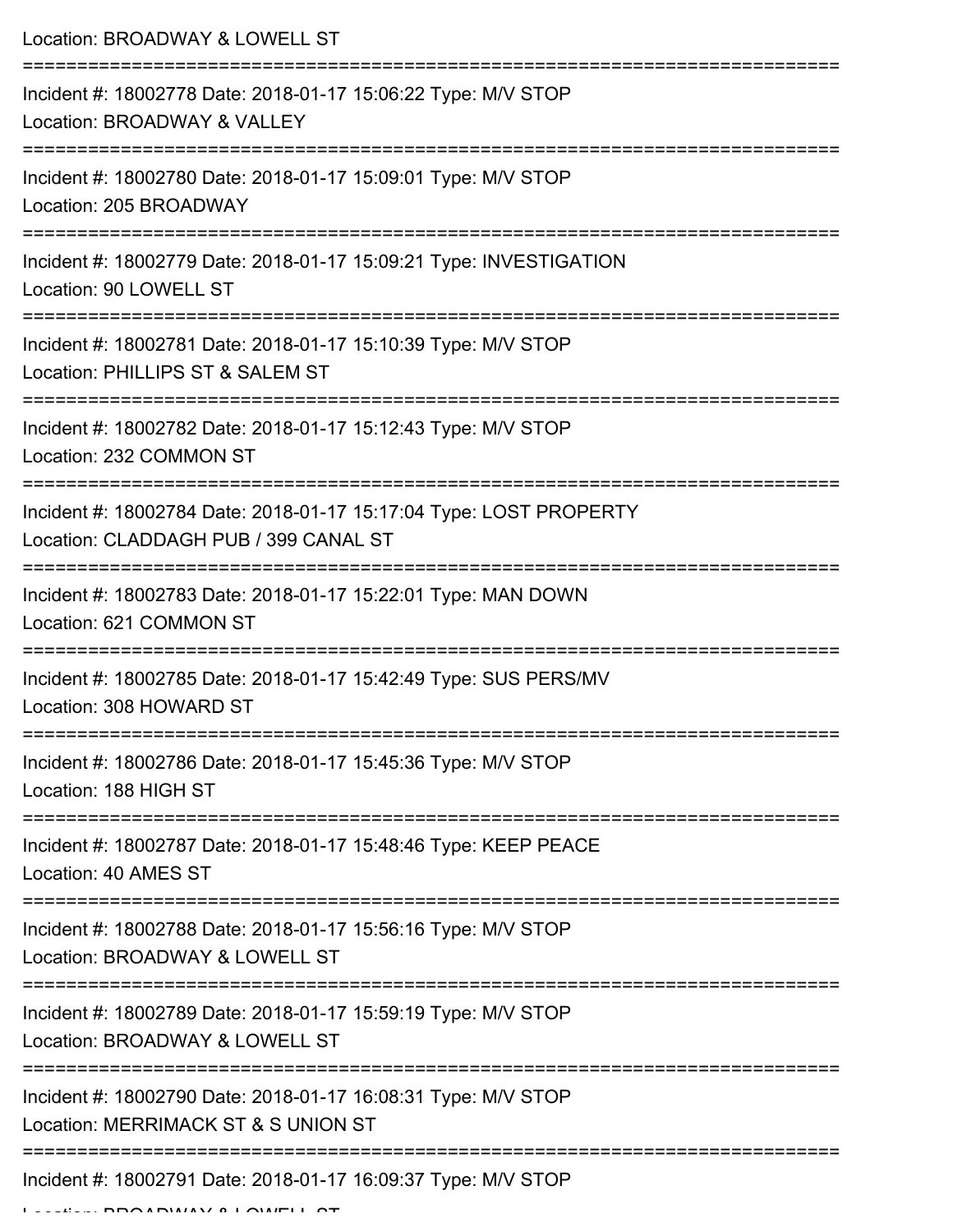| Incident #: 18002793 Date: 2018-01-17 16:11:29 Type: LARCENY/PAST<br>Location: 6 FAIRMONT ST                             |
|--------------------------------------------------------------------------------------------------------------------------|
| Incident #: 18002792 Date: 2018-01-17 16:11:52 Type: M/V STOP<br>Location: BROADWAY & LOWELL ST                          |
| Incident #: 18002794 Date: 2018-01-17 16:17:55 Type: DOMESTIC/PAST<br>Location: 468 CANAL ST                             |
| Incident #: 18002795 Date: 2018-01-17 16:23:40 Type: M/V STOP<br>Location: BROADWAY & LOWELL ST                          |
| Incident #: 18002797 Date: 2018-01-17 16:34:26 Type: M/V STOP<br>Location: BROADWAY & LOWELL ST                          |
| Incident #: 18002796 Date: 2018-01-17 16:34:29 Type: MEDIC SUPPORT<br>Location: 79 CARVER ST                             |
| Incident #: 18002798 Date: 2018-01-17 16:38:09 Type: LARCENY/PAST<br>Location: 8 GREEN ST #5                             |
| Incident #: 18002800 Date: 2018-01-17 16:40:04 Type: HIT & RUN M/V<br>Location: MERRIMACK MEDICAL CENTER / 25 MARSTON ST |
| Incident #: 18002799 Date: 2018-01-17 16:40:13 Type: SUS PERS/MV<br>Location: 310 HOWARD ST                              |
| Incident #: 18002801 Date: 2018-01-17 16:46:02 Type: M/V STOP<br>Location: LOWELL & FRANKLIN                             |
| Incident #: 18002802 Date: 2018-01-17 16:51:29 Type: M/V STOP<br>Location: BROADWAY & CONCORD ST                         |
| Incident #: 18002803 Date: 2018-01-17 17:14:52 Type: DRUG VIO<br>Location: 310 HOWARD ST                                 |
| Incident #: 18002804 Date: 2018-01-17 17:20:26 Type: DOMESTIC/PROG<br>Location: 75 BROOKFIELD ST FL 3                    |
| Incident #: 18002805 Date: 2018-01-17 17:20:27 Type: THREATS<br>Location: BROADWAY & HAVERHILL ST                        |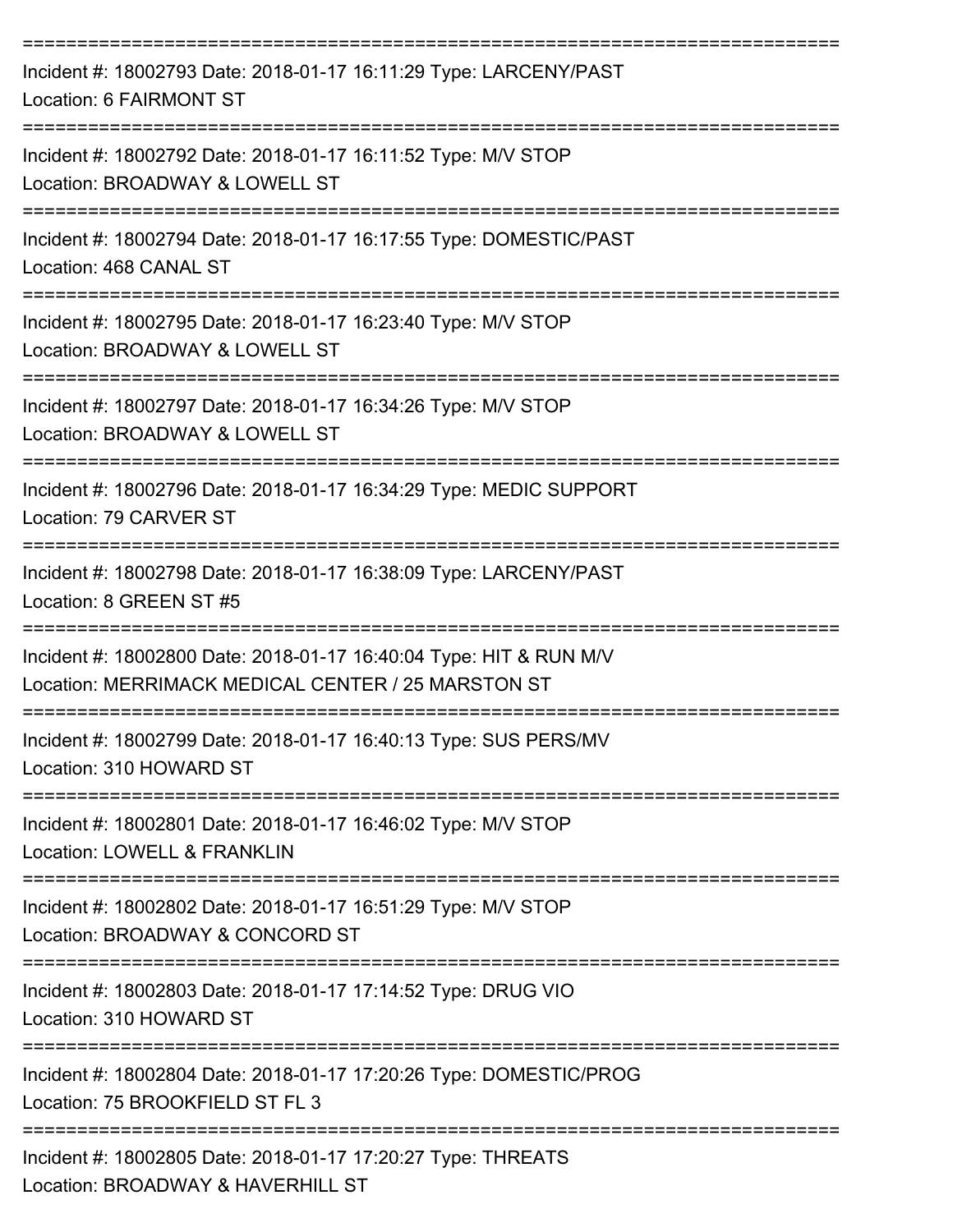| Incident #: 18002806 Date: 2018-01-17 17:25:14 Type: MISSING PERS<br>Location: 214 ANDOVER ST #RIGHT                                                                                   |
|----------------------------------------------------------------------------------------------------------------------------------------------------------------------------------------|
| Incident #: 18002807 Date: 2018-01-17 17:25:39 Type: MV/BLOCKING<br>Location: 58 SAUNDERS ST                                                                                           |
| Incident #: 18002808 Date: 2018-01-17 17:31:06 Type: M/V STOP<br>Location: BODWELL ST & MARGIN ST                                                                                      |
| Incident #: 18002809 Date: 2018-01-17 17:36:51 Type: M/V STOP<br>Location: 700 ESSEX ST                                                                                                |
| Incident #: 18002810 Date: 2018-01-17 17:41:21 Type: GENERAL SERV<br>Location: 108 ALLSTON ST                                                                                          |
| Incident #: 18002811 Date: 2018-01-17 18:03:44 Type: GUN CALL<br>Location: HAFFNERS GAS STATION / 194 S BROADWAY FL 1<br>===============================<br>;========================= |
| Incident #: 18002812 Date: 2018-01-17 18:07:04 Type: 911 HANG UP<br>Location: 353 ELM ST #803                                                                                          |
| Incident #: 18002813 Date: 2018-01-17 18:09:51 Type: INVESTIGATION<br>Location: 160 WINTHROP AV                                                                                        |
| Incident #: 18002814 Date: 2018-01-17 18:12:06 Type: ALARM/BURG<br>Location: 54 WINTHROP AV                                                                                            |
| Incident #: 18002815 Date: 2018-01-17 18:17:30 Type: CK WELL BEING<br>Location: TREMONT ST & WEST ST                                                                                   |
| Incident #: 18002816 Date: 2018-01-17 18:24:11 Type: FIGHT<br>Location: 149 MYRTLE ST                                                                                                  |
| Incident #: 18002817 Date: 2018-01-17 18:51:35 Type: SEX OFF. PAST<br>Location: 90 LOWELL ST                                                                                           |
| Incident #: 18002818 Date: 2018-01-17 18:54:10 Type: COURT DOC SERVE<br>Location: 16 WENDELL ST                                                                                        |
| Incident #: 18002819 Date: 2018-01-17 18:54:26 Type: HIT & RUN M/V<br>Location: 564 HAMPSHIRE ST                                                                                       |
|                                                                                                                                                                                        |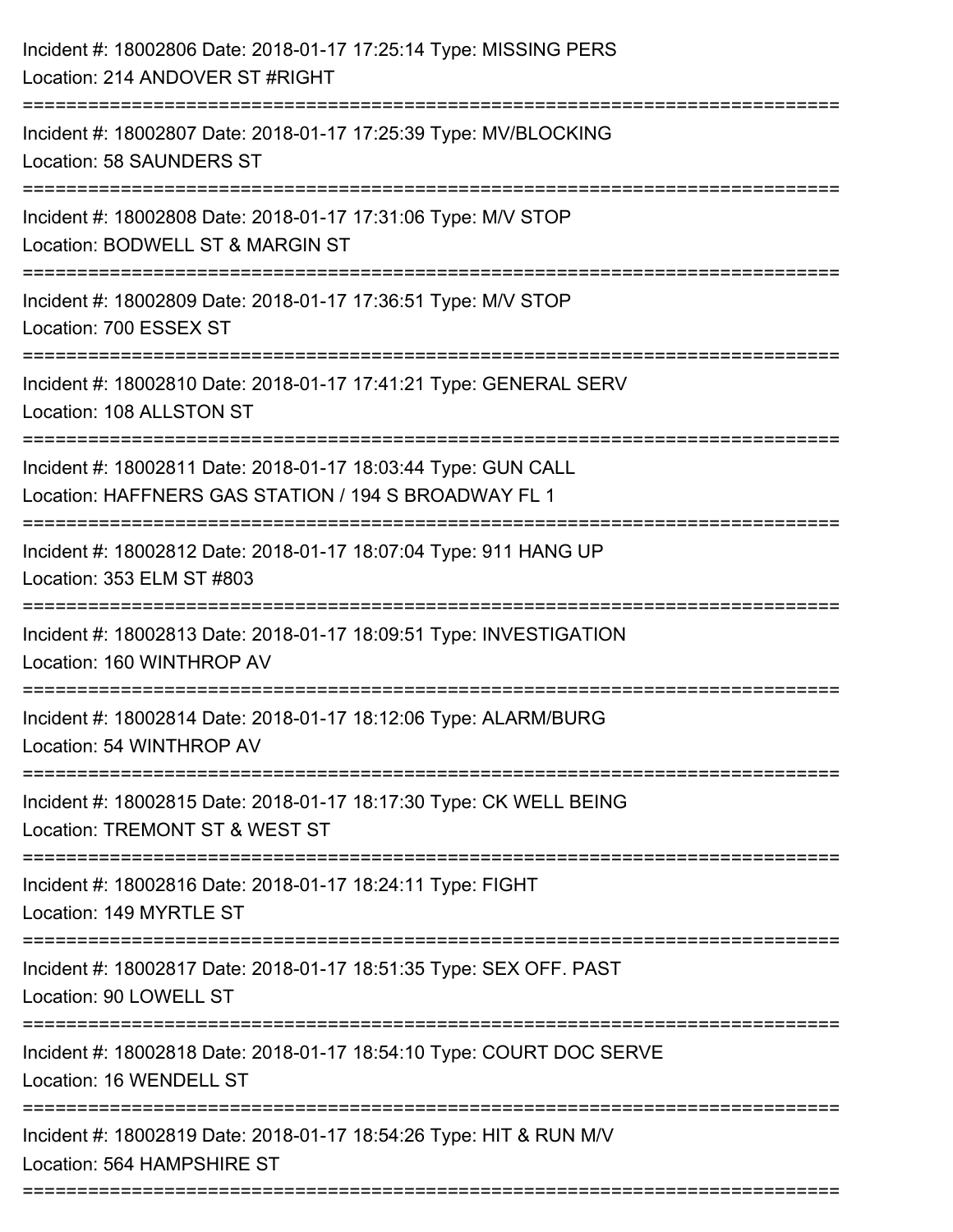Location: 447 ANDOVER ST FL 2

| Incident #: 18002821 Date: 2018-01-17 19:04:11 Type: M/V STOP<br>Location: HAMPSHIRE ST & TREMONT ST              |
|-------------------------------------------------------------------------------------------------------------------|
| Incident #: 18002822 Date: 2018-01-17 19:24:51 Type: DOMESTIC/PROG<br>Location: 59 BROOKFIELD ST FL 3             |
| Incident #: 18002823 Date: 2018-01-17 19:40:32 Type: CK WELL BEING<br>Location: 84 HOWARD ST                      |
| Incident #: 18002824 Date: 2018-01-17 19:55:47 Type: DISTURBANCE<br>Location: 133 ESSEX ST                        |
| Incident #: 18002825 Date: 2018-01-17 20:14:56 Type: M/V STOP<br>Location: 289 ESSEX ST                           |
| Incident #: 18002826 Date: 2018-01-17 21:11:54 Type: M/V STOP<br>Location: MERRIMACK ST & PARKER ST               |
| Incident #: 18002827 Date: 2018-01-17 21:22:20 Type: COURT DOC SERVE<br>Location: 46B CHESTER ST                  |
| Incident #: 18002828 Date: 2018-01-17 21:27:30 Type: A&B PAST<br>Location: YMCA / 40 LAWRENCE ST #323             |
| Incident #: 18002829 Date: 2018-01-17 21:37:46 Type: DISORDERLY<br>Location: RELIEFS IN / 1 MARKET ST             |
| Incident #: 18002830 Date: 2018-01-17 21:45:48 Type: COURT DOC SERVE<br>Location: JIM'S SUB SHOP / 268 S BROADWAY |
| Incident #: 18002831 Date: 2018-01-17 21:49:46 Type: M/V STOP<br>Location: FRONT ST & S BROADWAY                  |
| Incident #: 18002832 Date: 2018-01-17 22:48:53 Type: M/V STOP<br>Location: LOWELL ST & WINTER ST                  |
| Incident #: 18002833 Date: 2018-01-17 23:00:16 Type: M/V STOP<br>Location: 161 MAY ST                             |
| Incident #: 18002834 Date: 2018-01-17 23:02:23 Type: M/V STOP                                                     |